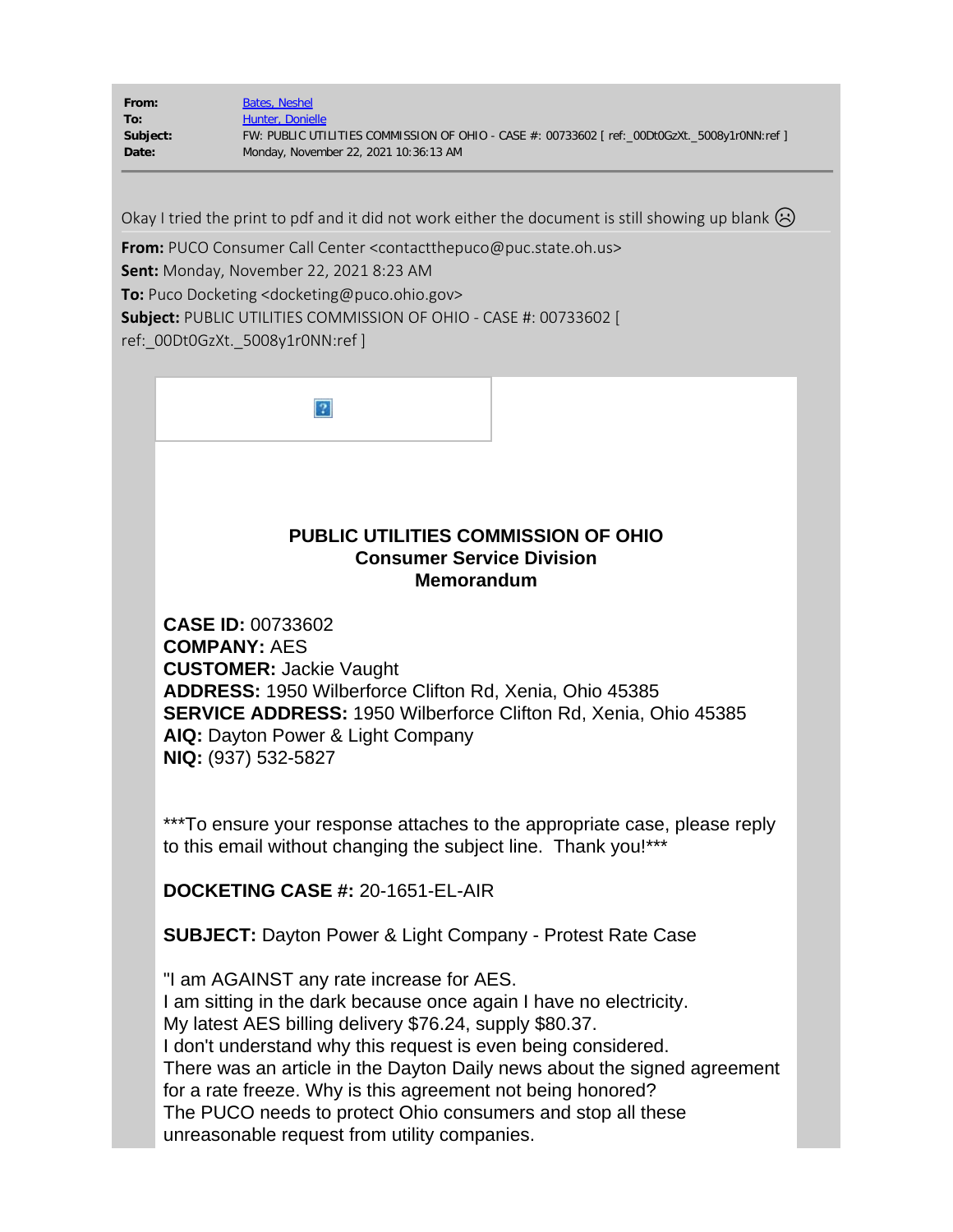NO RATE INCREASE."

Please docket the associated customer comment and/or attached in the case number referenced above under "Public Comments". This information was received by the Consumer Services Division through alternate channels and is being forwarded to be filed formally. This information is not the opinion of Staff and should not be viewed as such.

Sincerely,

**Robert Rumsey** Public Utilities Commission of Ohio Service Monitoring and Enforcement Department

(800) 686-PUCO (7826) [www.PUCO.ohio.gov](https://gcc02.safelinks.protection.outlook.com/?url=https%3A%2F%2Fwww.puco.ohio.gov%2F&data=04%7C01%7Cdonielle.hunter%40puco.ohio.gov%7Cf44676f766ed4a11322408d9adcdcfc4%7C50f8fcc494d84f0784eb36ed57c7c8a2%7C0%7C0%7C637731921723782242%7CUnknown%7CTWFpbGZsb3d8eyJWIjoiMC4wLjAwMDAiLCJQIjoiV2luMzIiLCJBTiI6Ik1haWwiLCJXVCI6Mn0%3D%7C3000&sdata=SUnoV6lDE5QdPHn6P7obeI4cAOVqXdXrEQKywf2IBJc%3D&reserved=0)

This message and any response to it may constitute a public record and thus may be publicly available to anyone who requests it.

--------------- Original Message --------------- **From:** PUCO Consumer Call Center [contactthepuco@puc.state.oh.us] **Sent:** 11/22/2021 8:18 AM **To:** [jvaught210@gmail.com](mailto:jvaught210@gmail.com) **Subject:** PUBLIC UTILITIES COMMISSION OF OHIO - Case #: 00733602 [ ref:\_00Dt0GzXt.\_5008y1r0NN:ref ]

 $|2\rangle$ Case Number: 00733602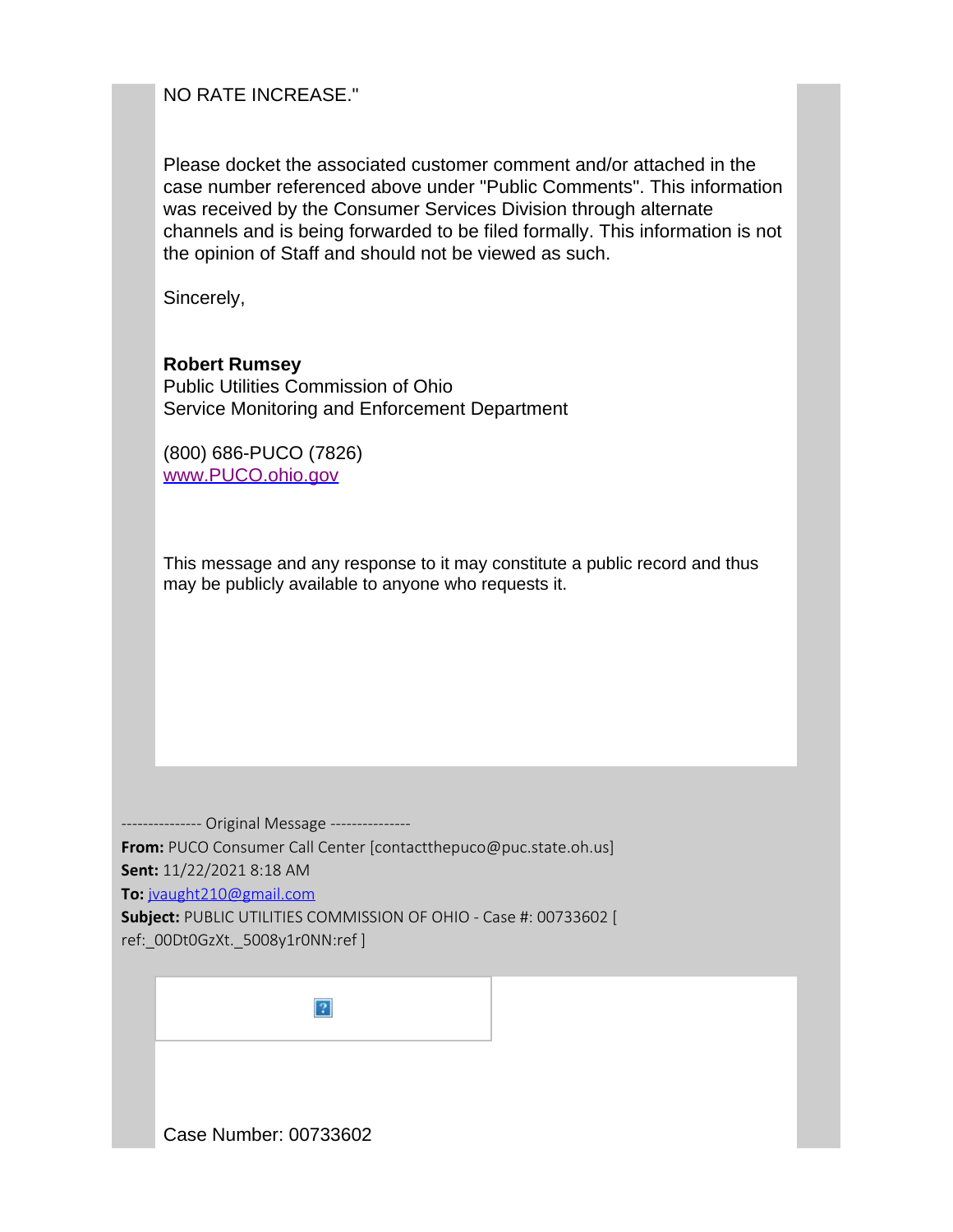Dear Jackie Vaught:

Thank you for contacting the Public Utilities Commission of Ohio (PUCO) regarding The Dayton Power and Light Company's (Dayton Power and Light) distribution rate case.

The PUCO is responsible for ensuring that utilities across the state provide safe and reliable services. The PUCO takes great care to review the utilities' financial records to ensure that the rates set do not result in the over-collection of revenue.

On November 30, 2020, Dayton Power and Light requested a revenue increase of \$120.8 million. In their application they state that the rates for electric distribution that were last approved by the Public Utilities Commission in 2015 are insufficient to yield reasonable compensation for the electric distribution service rendered by them.

The PUCO staff is in the process of investigating the facts and issues in the company's application, preparing a staff report, and scheduling a local public hearing.

The company's application and all related documents are available at [www.PUCO.ohio.gov,](http://www.puco.ohio.gov/) Case No. 20-1651-EL-AIR. Click on the link to "Docketing information System" (DIS). You can then enter the case number in the "Case Lookup" search field. Additionally, I have filed your comments in the case docket; as a result, your comments will form a permanent part of the record.

Should you have any additional utility-related questions, please do not hesitate to contact the PUCO Call Center at (800) 686-PUCO (7826) or visit our website at [www.PUCO.ohio.gov.](http://www.puco.ohio.gov/)

Sincerely,

#### **Robert Rumsey** Public Utilities Commission of Ohio Service Monitoring and Enforcement Department

(800) 686-PUCO (7826) [www.PUCO.ohio.gov](https://gcc02.safelinks.protection.outlook.com/?url=https%3A%2F%2Fwww.puco.ohio.gov%2F&data=04%7C01%7Cdonielle.hunter%40puco.ohio.gov%7Cf44676f766ed4a11322408d9adcdcfc4%7C50f8fcc494d84f0784eb36ed57c7c8a2%7C0%7C0%7C637731921723792200%7CUnknown%7CTWFpbGZsb3d8eyJWIjoiMC4wLjAwMDAiLCJQIjoiV2luMzIiLCJBTiI6Ik1haWwiLCJXVCI6Mn0%3D%7C3000&sdata=x0GDDtjgZ%2BNRyUy8dZSok6CYIRBDEwMmarlvayo6W20%3D&reserved=0)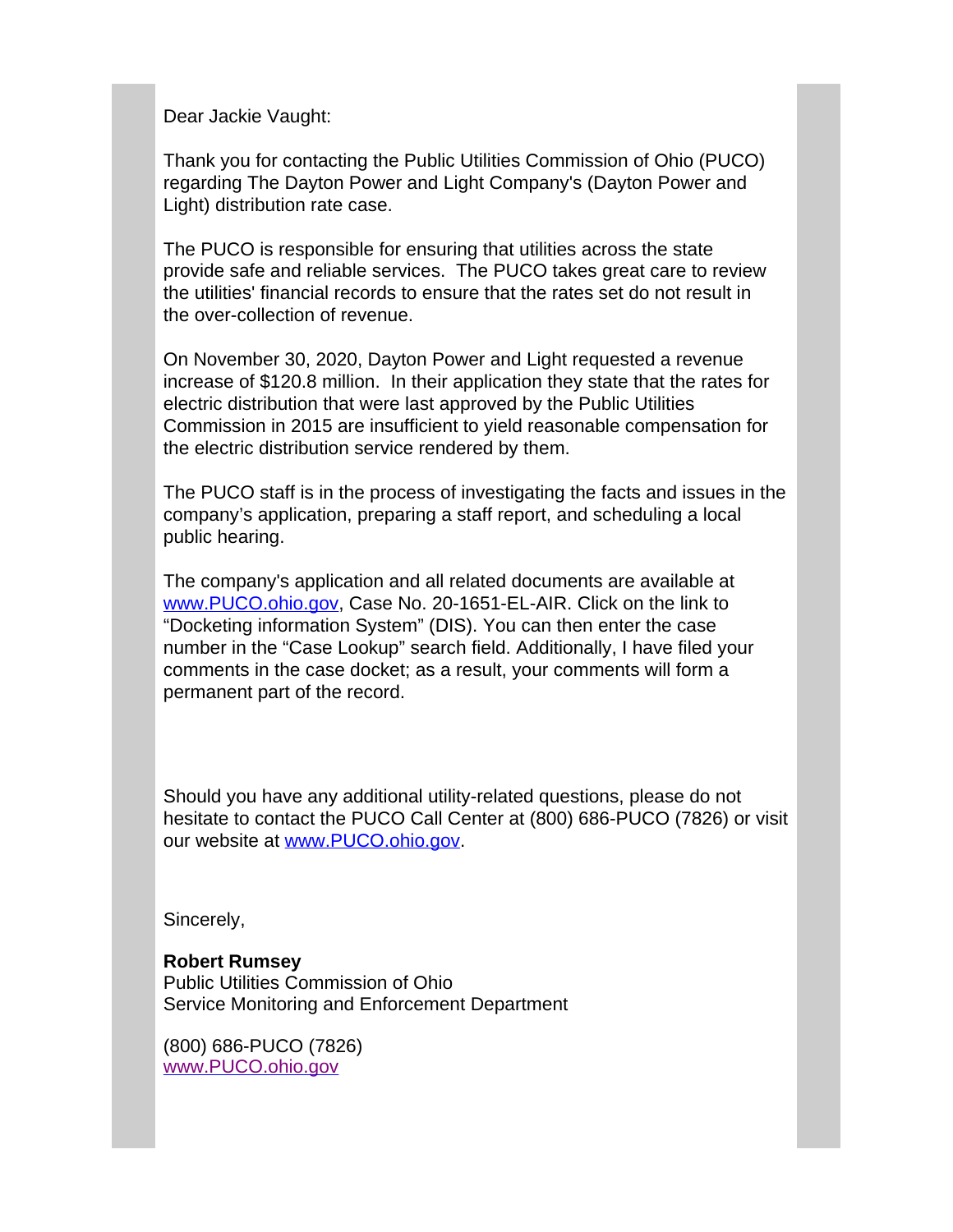| This message and any response to it may constitute a public record<br>and thus may be publicly available to anyone who requests it.                                                                                                    |  |
|----------------------------------------------------------------------------------------------------------------------------------------------------------------------------------------------------------------------------------------|--|
| ---------- Original Message ---------------<br>From: PUCO Consumer Call Center [noreply@puc.state.oh.us]<br>Sent: 11/18/2021 8:08 AM<br>To: jyaught210@gmail.com<br>Subject: PUBLIC UTILITIES COMMISSION OF OHIO - Your Case #00733602 |  |
|                                                                                                                                                                                                                                        |  |
| Dear Steve Vaught:                                                                                                                                                                                                                     |  |
| Thank you for contacting the Public Utilities Commission of Ohio (PUCO).<br>Your case number is 00733602.                                                                                                                              |  |
| A PUCO Call Center Representative will contact you as soon as possible to<br>discuss your case.                                                                                                                                        |  |
| Sincerely,                                                                                                                                                                                                                             |  |
| <b>PUCO Call Center</b><br>(800) 686-PUCO (7826)<br>www.PUCO.ohio.gov                                                                                                                                                                  |  |
| <b>2 https://www.facebook.com/PUCOhio</b>                                                                                                                                                                                              |  |
| This message and any response to it may constitute a public record and thus may be publicly<br>available to anyone who requests it.                                                                                                    |  |
| ref:_00Dt0GzXt._5008y1r0NN:ref                                                                                                                                                                                                         |  |
|                                                                                                                                                                                                                                        |  |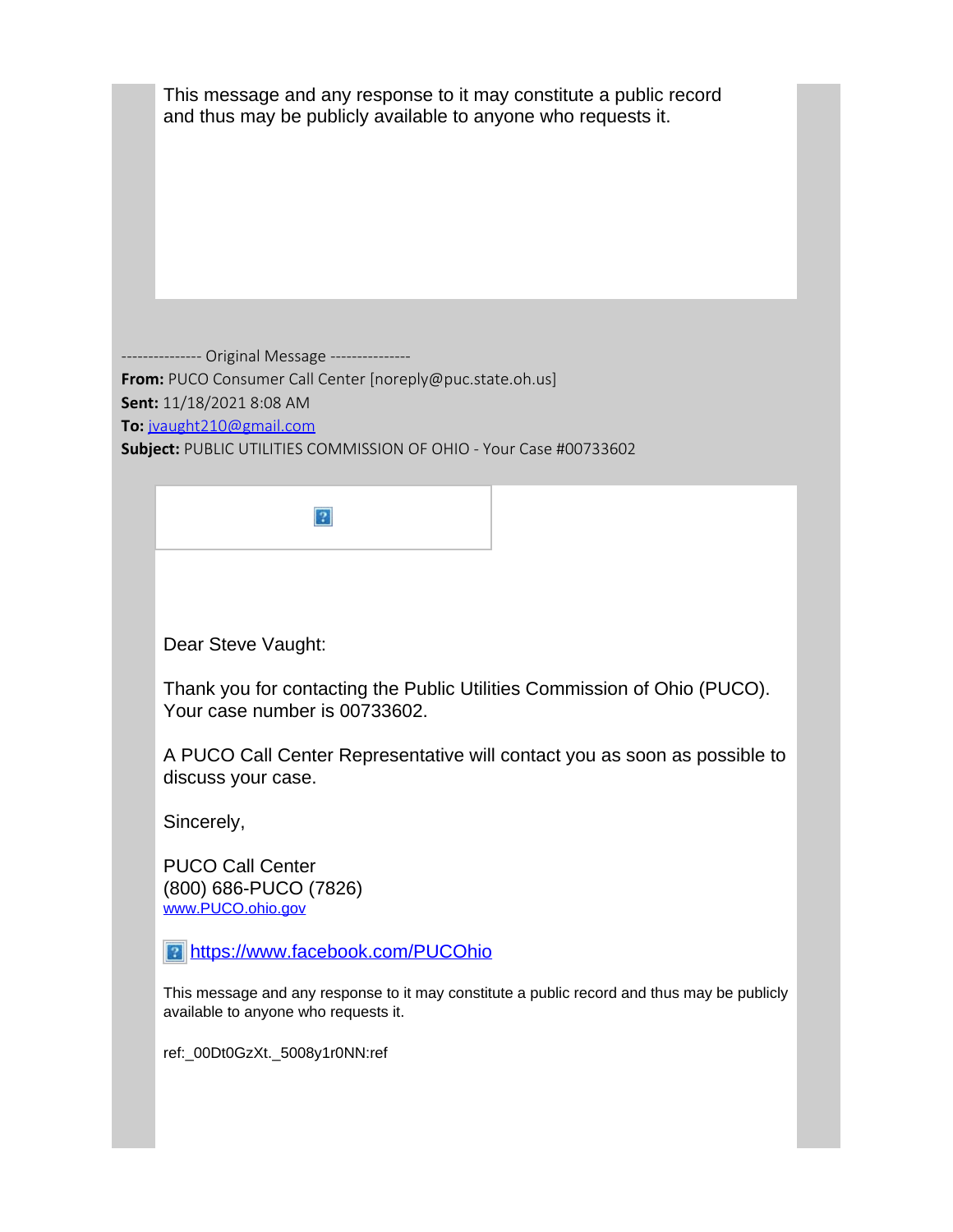**CAUTION:** This is an external email and may not be safe. If the email looks suspicious, please do not click links or open attachments and forward the email to **[csc@ohio.gov](mailto:csc@ohio.gov)** or click the Phish Alert Button if available.